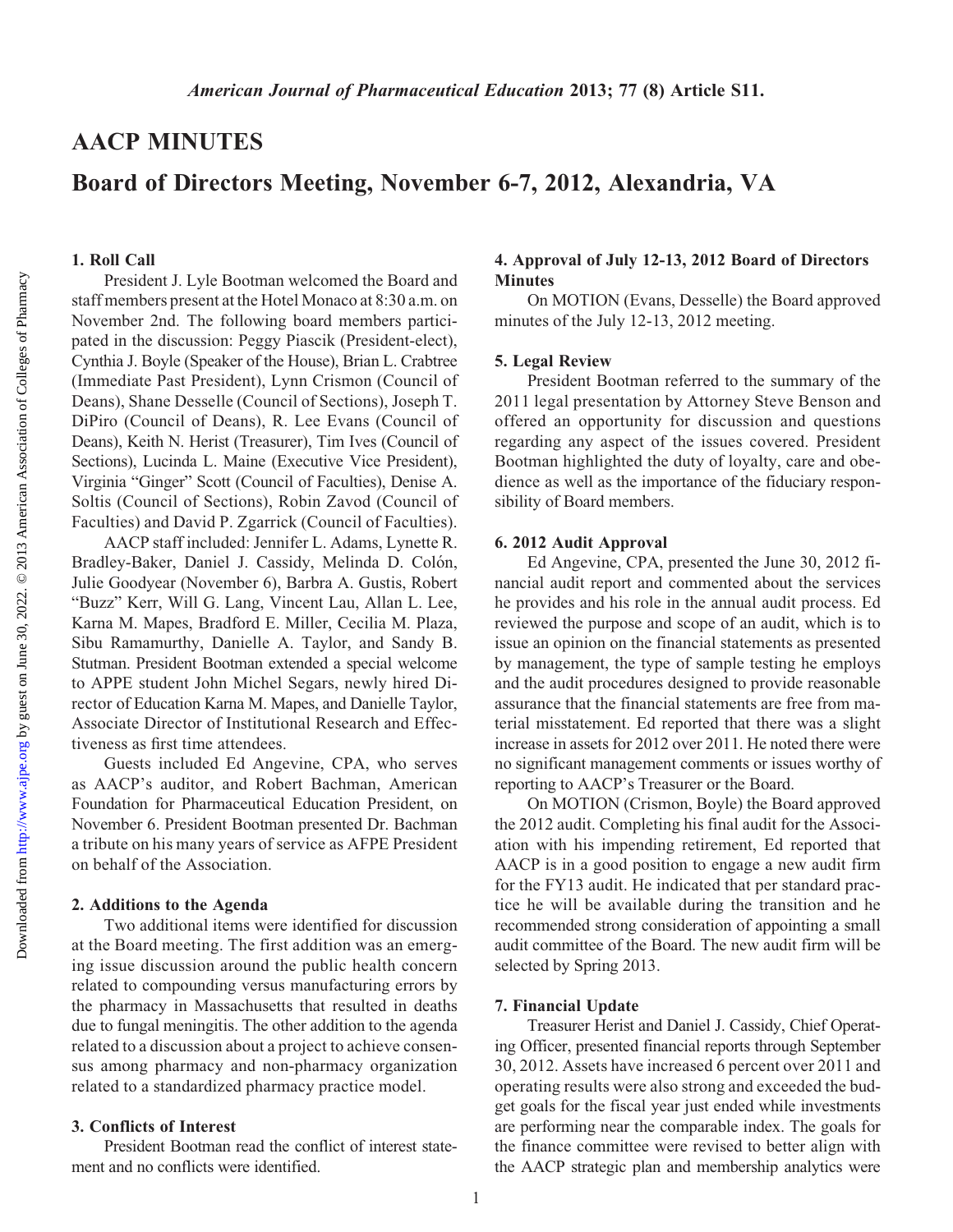# American Journal of Pharmaceutical Education 2013; 77 (8) Article S11.

reviewed. The Investment Committee also sought input on the purpose of and the use of earnings from the endowment funds.

On MOTION (Herist, Crabtree) the Board approved the amendments to the investment policy proposed by the Investment Committee to remove references to a target return and to further diversify assets by including real estate investments trusts and commodities.

# 8. IOM Fellowship

President Bootman shared that Samuel G. Johnson, PharmD, the first IOM Anniversary Fellow from Pharmacy, began his 2-year fellowship at the IOM annual meeting in October 2012. The contributions of Board members to the IOM fellowship fund were acknowledged along with the collective efforts of the AACP staff to raise \$2500. Strategies to complete funding the fellowship were discussed, including outreach to leadership fellows and delegates and an early 2013 reminder solicitation to deans/institutional members.

# 9. 2011-12 House of Delegates Outcomes

Speaker of the House Cynthia Boyle and House Secretary Maine reviewed the outcomes of the 2012 House of Delegates sessions, including the adoption of bylaws amendments, several new policy statements, and approval of new members. A special charge has been accepted by the Bylaws and Policy Development Committee to comprehensively review the Bylaws of the Association and suggest amendments as warranted.

The Board discussed the proposed policy statement that was referred back to the originators concerning admissions traffic rules. The Board came to consensus on seeking input from deans, admissions personnel and other stakeholders to find out how the Association can help in this area and suggested the development of a voluntary guideline that could lead to the intended improvements in the admissions process and enrollment management at colleges and schools.

# 10. Request to Support Washington State Amicus Brief

On MOTION (Crabtree/Evans) the Board authorized the Executive Committee of the Board to determine if AACP will be a signing organization on the amicus brief that is being prepared for an appeal of a case against several pharmacists in Washington State. The key issue in the case relates to pharmacists' right to select which products they will make available for sale in their business and whether a state regulatory agency can require the availability of specific products.

# 11. New Special Interest Group Proposals

Melinda Colón, Associate Director for Governance Programs and Meetings, presented the recommendations of the SIG Cabinet for approval of requests to form new special interest groups. On MOTION, (Scott, DiPiro) the Board approved formation of a Pediatrics SIG with 3 votes opposing the motion.

On MOTION, (Crabtree, Crismon) the Board voted against the formation of a SIG on Simulation citing that current governance groups have incorporated the use of simulation as a teaching technique in their scope of activities.

The Board discussed concerns as had been expressed by the SIG Cabinet that it seems the number of SIGs was rising rapidly and made several suggestions regarding the evaluation and management of this element of AACP's governance model. The Governance Taskforce was asked to consider a periodic program review of SIGs.

# 12. Libraries Section Name Change

On MOTION (Desselle, Ives) voted to approve the proposed name change for the Section of Libraries/ Education Resources to the Section of Library and Information Sciences.

# 13. Nomination for 2013 AACP Board of Directors Distinguished Service Award

Director of Professional Alliance Development, Lynette Bradley-Baker presented the National Council on Patient Information and Education (NCPIE) as the proposed recipient of the 2013 AACP Board of Directors Distinguished Service Award. The Board had a discussion about further clarifying the current eligibility criteria to allow for recognition of multiple individuals and/or organizations.

On MOTION (Zavod, Boyle) the Board approved the modification in eligibility criteria to include multiple individuals or an organization.

On MOTION (Zavod, Zgarrick) selected NCPIE as the recipient of the AACP Board of Directors Distinguished Service Award for sustained contributions to patient education and safety.

# 14. CAPE Outcomes Update

Senior Director of Academic Affairs Cecilia M. Plaza provided an update of the progress of the CAPE Panel. A listening session was held at the 2012 AACP Annual meeting that was open to all attendees. There was significant validation of themes identified by the Panel at its first meeting during the listening session. Several CAPE panelists participated in the September 2012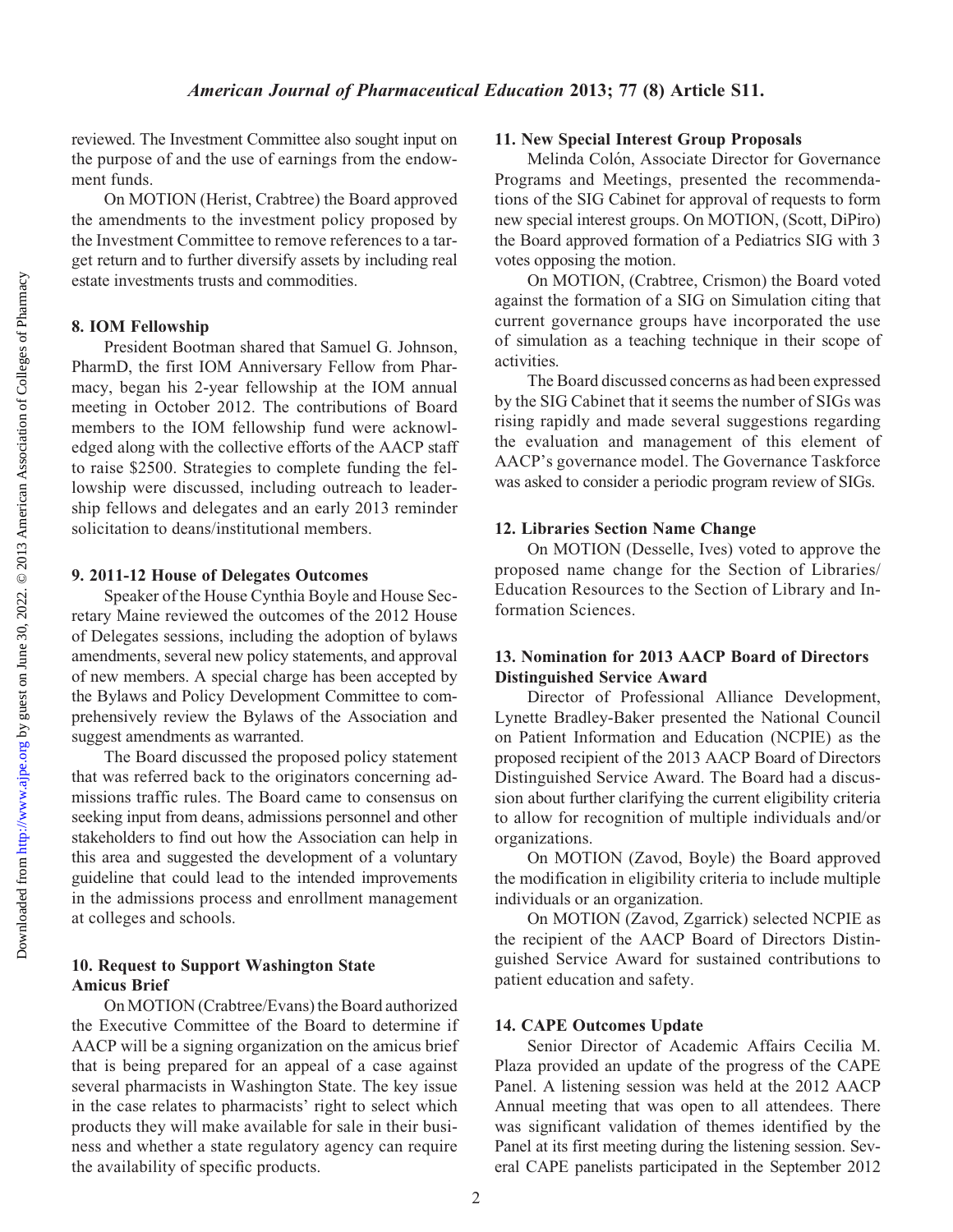Downloaded from

### American Journal of Pharmaceutical Education 2013; 77 (8) Article S11.

summit convened by the Accreditation Council for Pharmacy Education where there was additional validation that the primary themes identified by the panel are on target. The Panel met October 29-30 and devised the framing concepts for the competency statements. Since only half of the Panel was able to meet due to Hurricane Sandy, the entire Panel will meet via webinar in December while those able to attend will continue to work on assignments in the interim. There will be a session at Interim Meeting to provide more information on the proposed domains and framing.

EVP Maine presented the additional agenda item related to development of consensus on a standardized pharmacy practice model that would make it easier to communicate to students, practitioners, payers and other health professions the specific patient care activities offered by pharmacists. This is a priority for the Joint Commission of Pharmacy Practitioners with outreach activities anticipated in early 2013.

#### 15. Report of the Board Strategic Planning Committee

President-elect Piascik and EVP Maine provided a summary of the September meeting of the Board Strategic Planning Committee. The Committee recommended that AACP move forward with: 1) advancing the AACP fellowship designation recognizing outstanding teaching as proposed by the 2011-12 Academic Affairs Standing Committee with the Council of Faculties taking the lead to outline the process, 2) the creation of a special committee to study critical questions regarding admissions parameters, 3) initiate an in depth analysis of the 2011-12 Argus Committee recommendation to assist members with the development and implementation of new learning and assessment technologies, and 4) pilot the Master Preceptor recognition program recommended by the 2011-12 Professional Affairs Standing Committee. On MOTION (Crabtree, Desselle) approved the recommendations of the Strategic Planning Committee.

Will Lang, Vice President of Advocacy, reviewed the steps taken over the past year to comprehensively assess AACP's advocacy efforts. This included reframing the Association's policy agenda to mirror the focus of major public and private health policy priorities. It also included a comprehensive examination of the issues/ priorities and alliances/coalitions AACP seeks to advance. Significant changes are being made to the organization of policy resources on the AACP Web site as recommended by recent advocacy committees at several levels of governance. The key question relates to how AACP can most effectively activate and support members' efforts to be stronger advocates of pharmacy education, research and practice. Including effective advocacy skills as a

competency expectation of student pharmacists and potentially rewarding advocacy with an appropriate AACP award were strongly supported. The Board affirmed AACP's current advocacy efforts which aim to help key decision-makers appreciate the resources represented in our faculties and institutions and encourage the use of such expertise in policy formation.

Updates on the member needs analysis and an exercise to update AACP Core Values were provided by staff. President-elect Piascik provided a brief synopsis of how she envisioned framing presidential priorities for 2013-14. A more complete presentation will be provided at the February and March meetings of the Board.

### 16. Strategic Initiative Focused on Increasing Applicant Pools in Pharmacy

Jen Adams, Senior Director of Strategic Academic Partnerships, provided a comprehensive overview of the numerous initiatives underway to increase applicant pools in pharmacy. Robin Zavod mentioned that Girl Scouts of America is reviving its badge focused on Science, Technology, Engineering and Math (STEM) and encouraged AACP to reach out to the organization. The Board encouraged staff to continue to look for opportunities to further advance national recruitment initiatives to complement members' local activities.

### 17. AACP/FMI Health Wellness/Pharmacy Practice Model Ideation Grant

Lynette Bradley-Baker described the new collaboration between AACP and the Food Marketing Institute (FMI) to provide grant funding for small conceptualization practice model activities involving pharmacists and nutrition professionals in food retail establishments. There is funding for up to 5 grants of \$5000 each for individual pharmacy faculty who collaborate with a retail or independent food market to explore a practice model activity involving both pharmacy and nutrition.

### 18. ACPE Summit and Anticipated Standards Revision

President-elect Piascik, Lynn Crismon, Denise Soltis and EVP Maine provided an overview of key points from the ACPE Summit held in Atlanta in September. The big themes included experiential education and readiness for Advanced Pharmacy Practice Experiences (APPE), assessment, having "practice ready" graduates, and efficiency in the educational and accreditation processes.

### 19. Member Education Plan on Meeting Registration and Attrition

Barbra Gustis, Senior Director of Meetings and Business Partnerships, provided an overview of meeting costs